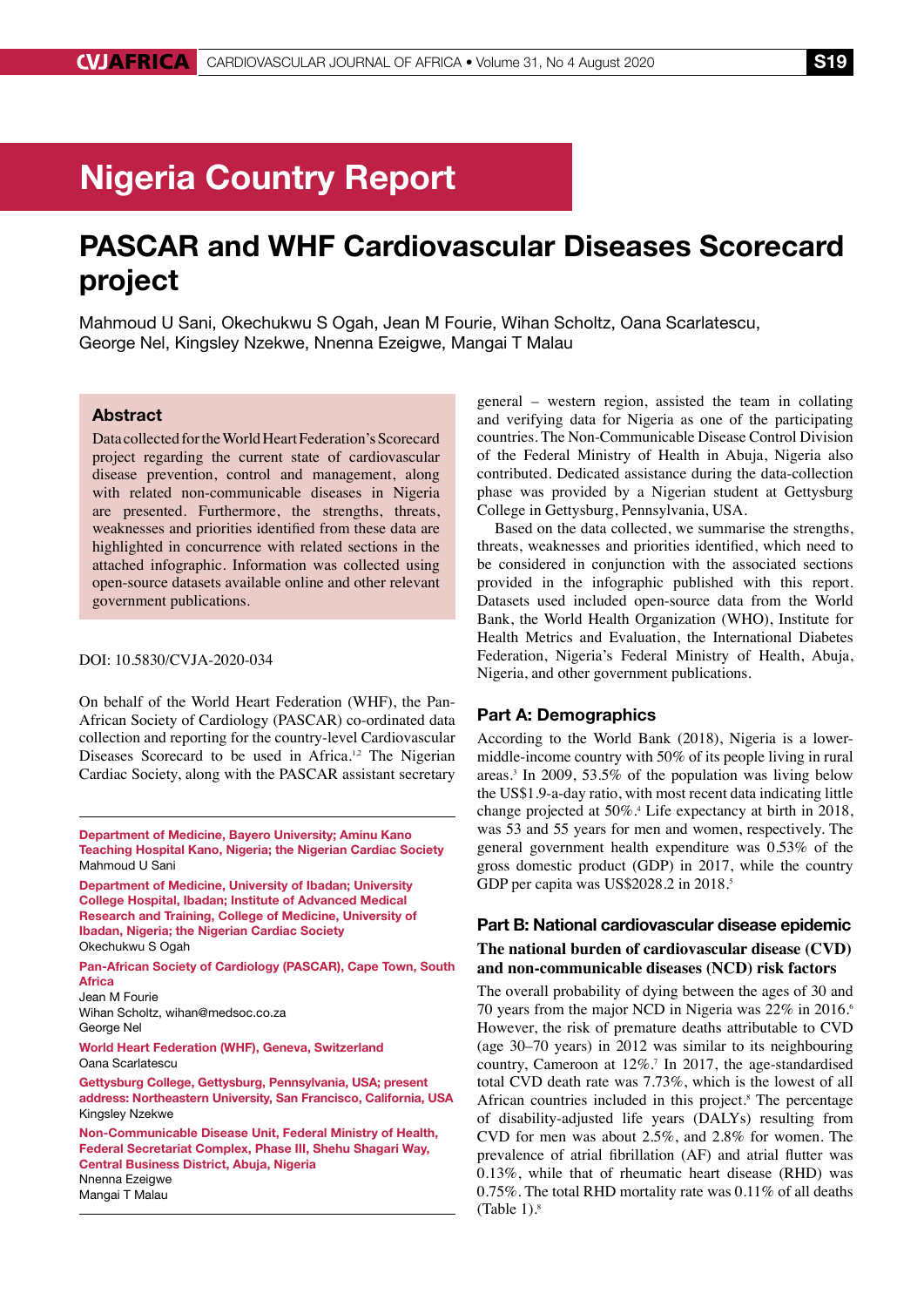## **Tobacco and alcohol**

The prevalence of tobacco use in adult men and women  $(\geq 15$  years old) was 11 and 1%, respectively, in 2016.<sup>6</sup> Data available for 13-15-year-olds indicated that 18.6% of these adolescents used tobacco.<sup>9</sup> In the Global Youth Tobacco Survey, similar results were described in an earlier report.10,11 Tobacco was estimated to kill over 16 100 persons annually.12 The estimated annual direct cost of tobacco use in Nigeria is not known, while the premature CVD mortality rate attributable to tobacco is 2% of that of the total death rate (Table 1).13 The three-year (2016–18) average recorded alcohol consumption per capita ( $\geq$  15 years) was 7.8 litres (Table 1). $5$ 

### **Raised blood pressure and cholesterol**

In 2015, the percentage of men and women with raised blood pressure (BP) (systolic BP  $\geq$  140 mmHg or diastolic  $BP \ge 90$  mmHg) was 22.7 and 25%, respectively.<sup>5</sup> Country data for raised total cholesterol level  $(\geq 5.0 \text{ mmol/l})$  in

 $2008$  was  $16.8\%$ .<sup>5</sup> The percentage of DALYs lost because of hypertension was 1.6%, whereas mortality rate caused by hypertensive heart disease was 0.36% in 2017, which is much lower than the global figure of  $1.65\%$  (Table 1).<sup>8</sup>

#### **Physical activity**

In a study among adolescents, 62.6% were found to be insufficiently active [< 60 minutes of moderate- to vigorousintensity physical activity (PA) daily].<sup>14</sup> In 2016, the agestandardised estimate for adults who were insufficiently active (< 150 minutes of moderate-intensity PA per week or < 75 minutes of vigorous-intensity PA per week) was 27.1%. This figure corresponds to that of the global data at 27.5% (Table  $1$ ).<sup>5</sup>

#### **Overweight and obesity**

In adults 25 years and older, the prevalence of overweight [body mass index (BMI)  $\geq$  25–< 30 kg/m<sup>2</sup>] and obesity (BMI  $\geq$ 30 kg/m2 ) was 28.9 and 8.9%, respectively in 2016 (Table 1).5

| Table 1: Cardiovascular disease indicators for Nigeria                                                                                                        |                 |                 |                 |             |
|---------------------------------------------------------------------------------------------------------------------------------------------------------------|-----------------|-----------------|-----------------|-------------|
| <b>Indicators</b>                                                                                                                                             | Male            | Female          | Total           | Year        |
| Status of the national CVD epidemic                                                                                                                           |                 |                 |                 |             |
| Premature CVD mortality (30-70 years old) (% deaths)                                                                                                          |                 | ÷               | 12              | 2012        |
| Total CVD mortality (% of deaths)                                                                                                                             | 7.05            | 8.51            | $7.73(31.8)$ *  | 2017        |
| Total RHD mortality (% of deaths)                                                                                                                             | 0.1             | 0.13            | $0.11(0.5)$ *   | 2017        |
| DALYs attributable to CVD (%)                                                                                                                                 | 2.47            | 2.78            | $2.61(14.7)$ *  | 2017        |
| AF and atrial flutter $(\%)$                                                                                                                                  | 0.15            | 0.11            | $0.13(0.5)*$    | 2017        |
| Prevalence of RHD (%)                                                                                                                                         | 0.66            | 0.83            | $0.75(0.5)*$    | 2017        |
| Tobacco and alcohol                                                                                                                                           |                 |                 |                 |             |
| Prevalence of adult tobacco use ( $\geq$ 15 years old) (%)                                                                                                    | $11.0(36.1)$ ** | $1.0(6.8)$ **   |                 | 2016        |
| Prevalence of youth (13-15-year-olds) tobacco use $(\%)$                                                                                                      |                 |                 |                 | 2016        |
| Estimated direct (healthcare-related) cost of tobacco use in your population<br>(current US\$)                                                                |                 |                 |                 | 2018        |
| Proportion of premature CVD mortality attributable to tobacco (%)                                                                                             |                 |                 | $2(10)**$       | 2004        |
| Recorded alcohol consumption per capita ( $\geq$ 15 years old) (litres of pure alcohol)<br>(three-year average)                                               |                 |                 | 7.8             | $2016 - 18$ |
| Raised blood pressure and cholesterol                                                                                                                         |                 |                 |                 |             |
| Population with raised blood pressure (SBP $\geq$ 140 mmHg or DBP $\geq$ 90 mmHg) (%)                                                                         | $22.7(24.1)$ ** | $25.0(20.1)$ ** |                 | 2015        |
| Population with raised total cholesterol ( $\geq$ 5.0 mmol/l) (%)                                                                                             | 14.0            | 19.4            | $16.8(38.9)**$  | 2008        |
| DALYs attributable to hypertension $(\%)$                                                                                                                     | 1.5             | 1.73            | $1.61(8.7)$ *   | 2017        |
| Mortality caused by hypertensive heart disease (% of deaths)                                                                                                  | 0.18            | 0.56            | $0.36(1.7)$ *   | 2017        |
| Physical activity                                                                                                                                             |                 |                 |                 |             |
| Adolescents $(11-17 \text{ years old})$ who are insufficiently active $(< 60 \text{ minutes of moderate}$<br>to vigorous-intensity PA daily) $(\%)$           |                 |                 | $62.2(80.7)$ ** | 2016        |
| Adults (age-standardised estimate) who are insufficiently active $(< 150$ minutes of                                                                          | 24.7            | 29.6            | $27.1(27.5)$ ** | 2016        |
| moderate-intensity PA per week, or < 75 minutes of vigorous-intensity PA per week) $(\%)$                                                                     |                 |                 |                 |             |
| Overweight and obesity                                                                                                                                        |                 |                 |                 |             |
| Adults who are overweight (BMI) $\geq$ 25-< 30 kg/m <sup>2</sup> ) (%)                                                                                        | 21.7            | 36.1            | 28.9 (38.9)**   | 2016        |
| Prevalence of obesity (BMI $\geq$ 30 kg/m <sup>2</sup> ) (%)                                                                                                  | 4.6             | 13.1            | $8.9(13.1)$ **  | 2016        |
| <b>Diabetes</b>                                                                                                                                               |                 |                 |                 |             |
| Defined population with fasting glucose $\geq 126$ mg/dl (7.0 mmol/l) or on medication for<br>raised blood glucose (age-standardised) (%)                     | $6.3(9)*$       | $6.0(8)$ *      |                 | 2014        |
| Prevalence of diabetes (20–79 years old) $(\%)$                                                                                                               |                 |                 | $3.1(9.3)^{*}$  | 2019        |
| CVD, cardiovascular disease; RHD, rheumatic heart disease; DALYs, disability-adjusted life years; AF, atrial fibrillation; SBP, systolic blood pressure; DBP, |                 |                 |                 |             |

diastolic blood pressure; PA, physical activity; BMI, body mass index.

\*IHME Global Health Data Exchange8

\*\*WHO Global data

# IDF *Diabetes Atlas*. 15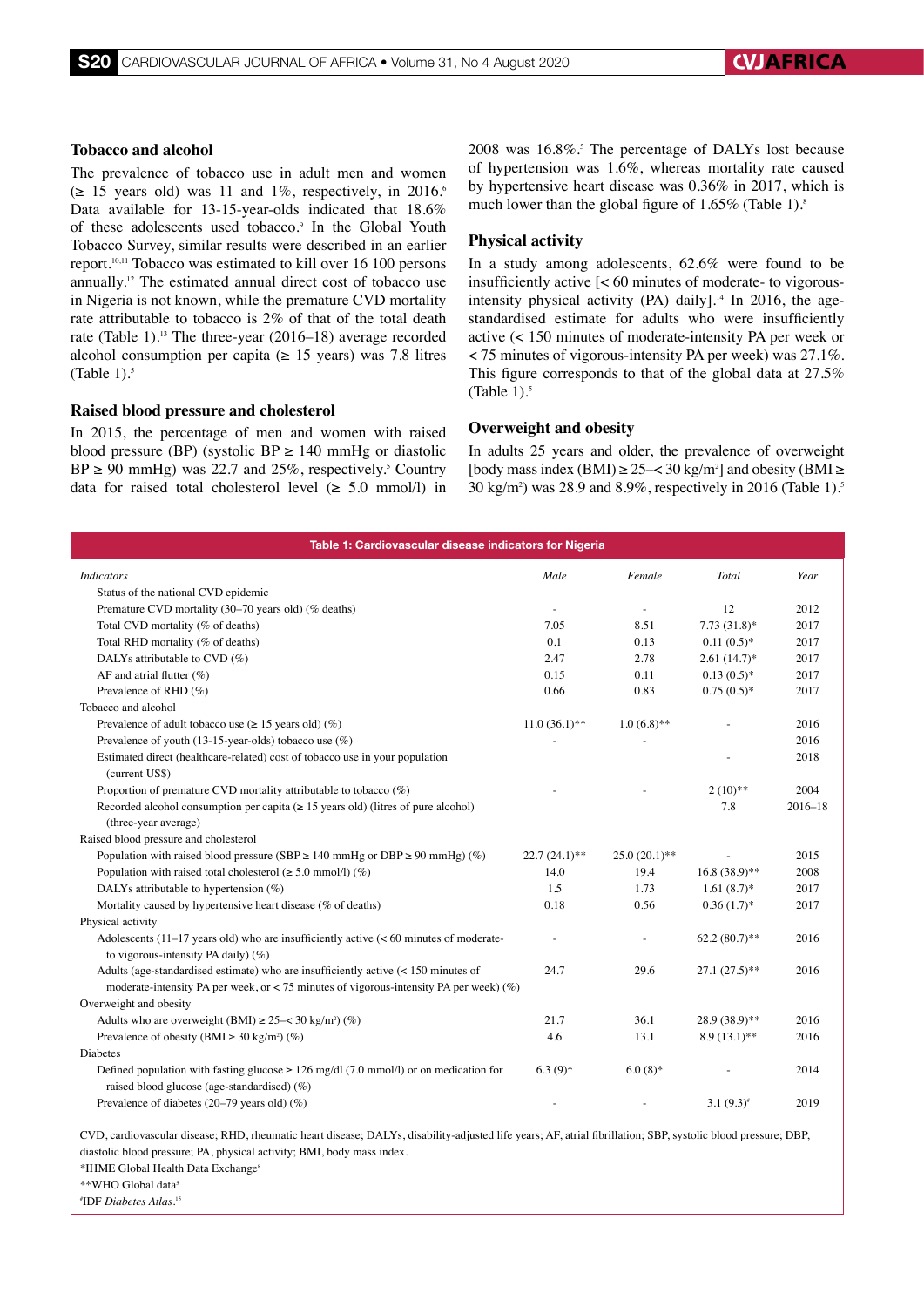More women were respectively overweight or obese (36.1, 13.1%) than men (21.7, 4.6%).

## **Diabetes**

The percentage of the population defined with a fasting glucose level  $\geq 7.0$  mmol/l or on medication for raised blood glucose (age-standardised) in 2014 was 6.3% for men and  $6\%$  for women.<sup>5</sup> In 2019, the prevalence of age-adjusted (adults  $20-79$  years) diabetes was  $3.1\%$ ,<sup>15</sup> which is lower than the  $4\%$  documented for  $2014<sup>6</sup>$  or the global prevalence of 9.3% (Table 1).15

## Part C: Clinical practice and guidelines

## **Health system capacity**

The country had an average of 3.8 physicians and 11.8 nurses per 10 000 of the population in 2013 and 2018, respectively. The number of hospital beds per 10 000 people was five in 2008.<sup>5</sup>

In 2013, Nigeria had partially developed a locally relevant clinical tool to assess CVD risk along with guidelines for its prevention.<sup>16</sup> Through efforts by the Nigerian Cardiac Society task force on Rheumatic Heart Disease, locally relevant clinical guidelines on the management of pharyngitis, acute rheumatic fever (ARF) and RHD have also been partially implemented. However, no guidelines for the detection and management of AF or the treatment of tobacco dependence are available.

Nigeria participated in the REMEDY study, a prospective, international, multi-centre, hospital-based registry that provides all-inclusive up-to-date data on patients with RHD and will assist in developing preventative and management strategies.<sup>17</sup> In a prospective registry, the RE-LY AF (Randomized Evaluation of Long-Term Anticoagulation Therapy), Nigeria provided significant data as part of the African leg that enrolled 1 137 patients presenting to emergency units with AF.18 RHD was present in 21.5% of participants from the nine African countries.18 The country is also part of the INVICTUS trial (INVestIgation of rheumatiC AF Treatment Using vitamin K antagonists, rivaroxaban or aspirin Studies), which is a clinical trial investigating the safety and efficacy novel oral anticoagulants.19,20 A system to measure the quality of care provided to people who have suffered acute cardiac events has not been implemented. However, diabetes guidelines were introduced by the Diabetes Association of Nigeria in 2013.<sup>21</sup>

## **Essential medicines and interventions**

Although the Essential Medicine List includes at least seven of the eight essential CVD/NCD medicines, not all of these are available at the primary healthcare level.<sup>22</sup> In 2019, only aspirin was available at primary care facilities in the public health sector.5 No data were available for CVD risk stratification in primary healthcare facilities, total cholesterol measurement or secondary prevention of ARF and RHD in public sector health facilities.<sup>5</sup>

#### **Secondary prevention and management**

In 2011, 23.07% of high-risk patients with AF were on oral anticoagulant treatment.23 Through a global initiative of the International Society of Hypertension in 2017, 12.9% of people were receiving treatment for high blood pressure.<sup>24</sup> However, no data are available on people with a history of CVD taking aspirin, statin and at least one antihypertensive agent.

## Part D: Cardiovascular disease governance

In 2019, Nigeria launched its first national multi-sectoral action plan (NMSAP) for the prevention and control of NCD, 2019– 2025, with targets and a roadmap for its implementation.25 As an immediate gain, a specialised package for essential NCD intervention as well as national hypertension treatment protocol was developed for implementation at the primary healthcare level.<sup>26</sup> The NMSAP will address CVD and the risk factors through Nigeria's Federal Ministry of Health (FMoH) in partnership with other key stakeholders, such as the National Primary Healthcare Development Agency.25 The budget allocation for such implementation was previously reported to be less than the 15% minimum recommended by the WHO, possibly because of the recession, among other factors.27 A focal unit has been identified at the Federal and State Ministry of Health that is responsible for implementing and controlling NCD and the associated risk factors.<sup>16,28</sup>

According to the National Policy and Strategic Plan of 2013, RHD prevention and control is being addressed as a priority.16 Furthermore, a national surveillance and monitoring system has been implemented that includes CVD and their risk factors, in conjunction with relevant agencies/organisations.<sup>29,30</sup> Various organisations advocated for the enactment of the Tobacco Control Act, which was passed in 2015.28,31

Collaborative CVD intervention projects have been implemented between the Ministry of Health and nonhealth ministries, such as the Federal and States Ministries of Education and Information,<sup>32</sup> and other stakeholders.<sup>25</sup> The percentage of total annual government expenditure on cardiovascular healthcare is unknown. In 2003, Hutubessy *et al.* reported data for Nigeria, whereby the benefits of CVD prevention and control for population health and the economy had been modelled.<sup>33</sup>

## **Assessment of policy response**

Legislation was recently signed as part of the National Health Bill mandating health financing and essential medicines at affordable prices for CVD. The bill was named, Senate Bill 278, with the title, National Health Insurance Act, 2003 (Repeal and Re-enactment) Bill 2019.34

The following legislation and policies regarding tobacco control<sup>35,36</sup> are in use:

- banning of smoking in all public places (indoor and outdoor) including public transport
- clear and visible text warnings on at least half of the principal display areas of tobacco packs. Implementation of text and graphic health warnings were reported in 2014
- banning all forms of tobacco advertising, promotion and sponsorship
- gradual raising of excise tax on tobacco products
- measures to protect tobacco control policies from tobacco industry interference.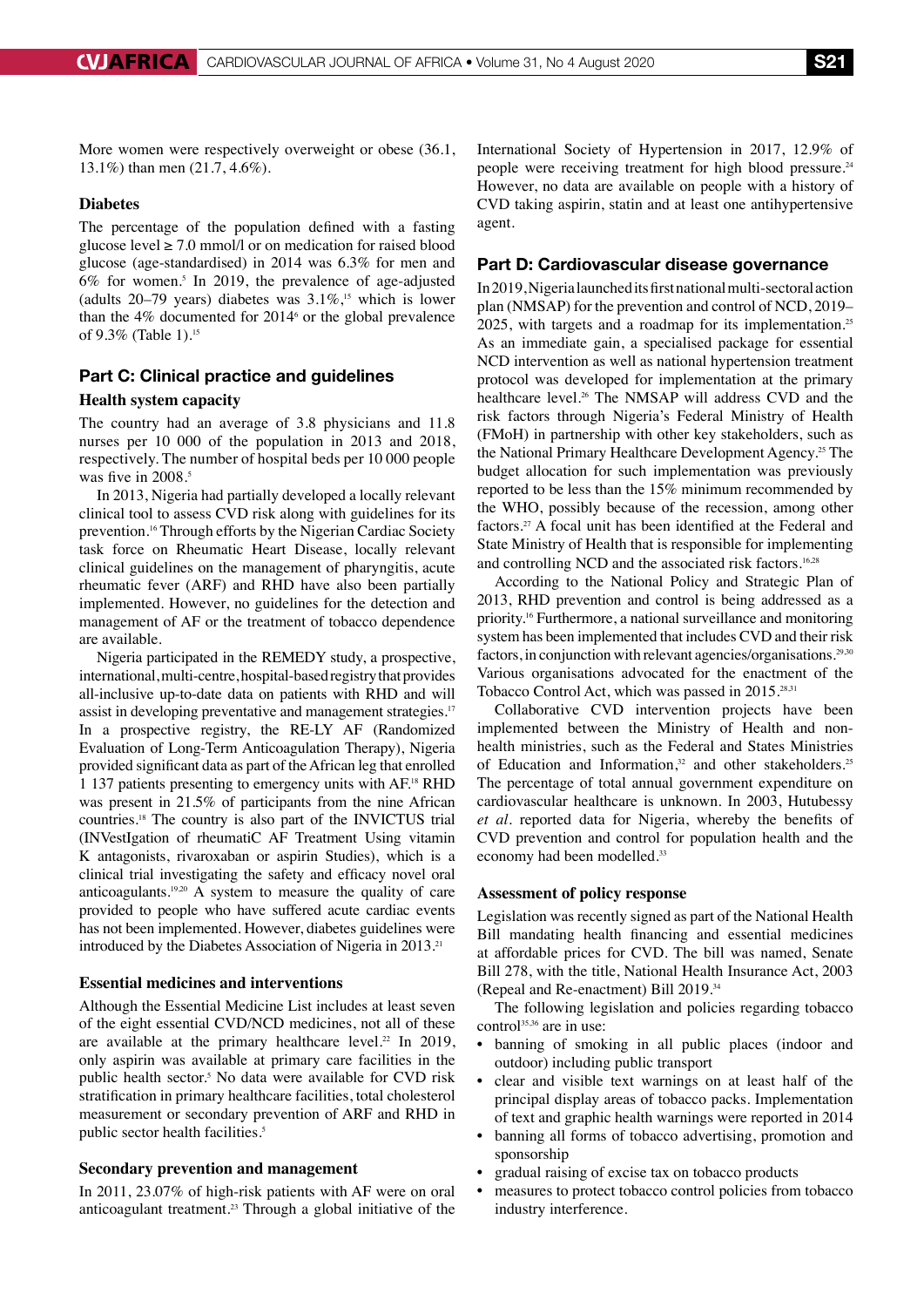Sustainable funding for CVD from 'sin' tax is not available. The percentage of excise tax of the final consumer price of tobacco products is  $20.63\%$ ,<sup>35</sup> and 60% for alcohol products.37 Although access to healthcare professionals and facilities,<sup>38</sup> and screening of individuals at high risk of CVD are available, there has not been any active follow up to ensure these services are implemented.<sup>39</sup>

Taxes on unhealthy foods or sugar-sweetened beverages have been instituted,<sup>5</sup> and a draft document was tabled banning the marketing of unhealthy foods to minors in 2018.<sup>40</sup> Legislation mandating clear and visible warnings on foods that are high in calories, sugar or saturated fats is functional.<sup>41</sup> Policy interventions that promote a diet to reduce CVD risk and facilitate PA have also been implemented.<sup>36</sup>

## **Stakeholder action**

In 2018, advocacy for CVD policies and programmes by nongovernment organisations (NGO) and those for CVD/NCD prevention and management through the active involvement of patients' organisations had been implemented.42 Advocacy champions and patient engagement were reported for RHD in 2014.<sup>43</sup> Various civil societies were involved in the development and implementation of a national tobacco control plan<sup>35</sup> and a CVD prevention and control plan.<sup>44</sup> Civil society was also involved in the national multi-sectoral co-ordination mechanism for NCD/CVD.36

Nigeria is one of the few African countries that reported specific activities by cardiology professional associations, which aim at a 25% reduction in the premature CVD mortality rate by 2025.45 Screening for medical conditions, including hypertension, was reported in a study in 2018.<sup>46</sup>

As part of the data gathered for Nigeria, the following strengths, weaknesses, threats and priorities are summarised.

## **Strengths**

The National Policy and NMSAP for the Prevention and Control of Non-Communicable Diseases were developed to ensure that policies are implemented that will prompt and guarantee a healthy lifestyle and quality health for all Nigerians.16,25 As a member state of the WHO, Nigeria is a signatory to the resolution and conventions that were adopted at the World Health Assembly and other related NCD meetings.16 The National Health Insurance Scheme (NHIS) was established to include all NCD and ensure that everybody has access to sound healthcare services.<sup>38</sup>

As part of the RE-LY AF, REMEDY and INVICTUS studies, Nigeria has clinical registers of people with a history of AF, rheumatic fever and RHD available.17-19 The Nigerian Cardiac Society has completed registries on acute and chronic heart failure (HF), acute coronary syndromes and peripartum cardiomyopathy.47,48 The country contributed over 40% of data towards the THESUS-HF (sub-Saharan African Survey of Heart Failure, a multi-centre African registry of acute HF) survey.49 Nigeria, as one of five African countries, participated in the International Congestive Heart Failure study (INTER-CHF) and the ongoing global HF registry.<sup>50</sup> In another multi-centre, randomised, controlled trial of an influenza vaccine to reduce adverse vascular events (IVVE)

in patients with heart failure, Nigeria is actively participating and had enrolled 1 011 patients by January 2019.<sup>51</sup> A national surveillance system that includes CVD and their risk factors also exists.30 Evidence of stakeholder involvement and advocacy in the prevention and management of NCD, CVD and related risk factors is very much present in Nigeria.<sup>42-44</sup>

According to the WHO Framework Convention on Tobacco Control (FCTC) report of 2018, there was no national tobacco control plan. A national tobacco control committee, with members from ministries, departments and agencies, was inaugurated on 12 July 2016 as part of a tobacco control co-ordination mechanism but this is yet to be extended to the state level.<sup>35</sup> The implementation for such a plan was recommended in  $2012<sup>32</sup>$  with civil society involved in the development and implementation of a national tobacco control plan.35 Legislation, however, was reported for the banning of smoking in indoor workplaces and all public places, as well as all forms of tobacco advertising, promotion and sponsorship.35 Legislation regarding clear and visible warnings on at least half of the principal display areas of tobacco packs and measures to protect tobacco control policies from tobacco industry interference was also mandated.<sup>35</sup> Furthermore, Nigeria rendered excise tax on the final consumer price of tobacco and alcohol products.<sup>37</sup> Legislation mandating health financing for CVD, along with providing essential CVD medicines at affordable prices, has recently been implemented as part of the National Health bill signed in 2019.<sup>34</sup>

## **Threats**

Along with globalisation, urbanisation and industrialisation, new lifestyles and risky behaviours have inflicted chronic diseases.16 In Nigeria, CVD comprise the highest burden of NCD, with hypertension adding to cardiac failure and stroke. Therefore, one in four healthy Nigerians were at risk to develop coronary heart disease in 2010.39 Alikor and Emem-Chioma<sup>52</sup> noted that a rising trend in the burden of CVD increased in the presence of clustering of risk factors, including socio-economic status in a rural population.

Along with diabetes, overweight and obesity, and a sedentary lifestyle, the resultant NCD are possibly the cause of the higher premature CVD mortality rate compared to most of the African countries in our project.38 Nigeria's percentage of premature CVD mortality is similar to that of Namibia and its neighbouring country, Cameroon, at 12%, which is higher than most of the other African countries investigated.

Raised blood pressure among women (25%) is higher than the global figure of 20.1%, while that for men  $(22.7\%)$  is just below the global 24.1%. Overweight and obesity tend to be a problem, as in most African countries, however, the prevalence in Nigeria is slightly lower than the global data of 38.9 and 13.1%, respectively (Table 1).

In 2014, Nigeria had a prevalence of  $4\%$  diabetes,<sup>6</sup> while in 2015, this was 2.8%, translating to 1:53 Nigerians suffering from diabetes.<sup>53</sup> However, in 2019 the IDF reported a 3.1% prevalence of diabetes.15 By 2017, Nigeria had not yet conducted a WHO STEP survey, although the minister of health had envisaged planning one.<sup>53</sup> There is a rising trend in the cardiovascular disease burden in Nigeria, resulting from an increasing rural–urban migration and socio-economic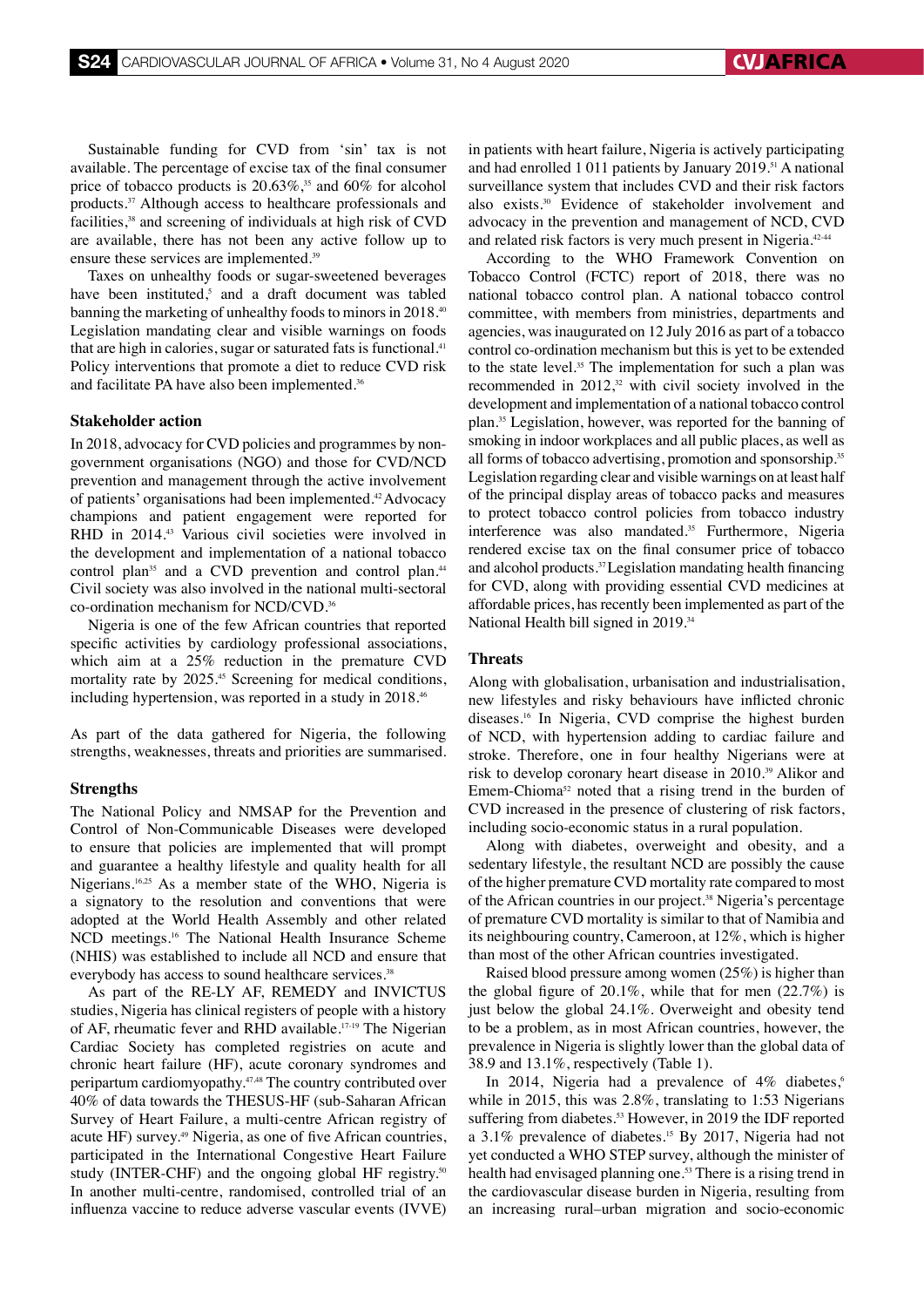changes.52 Furthermore, Nigeria is said to pose a threat to ending world poverty by 2030 and has overtaken India in having the poorest people in the world, which could affect people's health.<sup>54,55</sup>

#### **Weaknesses**

No relevant data are available on the estimated direct cost (in current US\$) of tobacco use in the Nigerian population. Although there is a national Tobacco Control Act 2015, not all aspects have been implemented in Nigeria.32 Various NGO played an active role in advocacy, however, a policy for the tobacco control plan took 10 years after approval of the FCTC before being passed because of constraints in funding and conflict of interest.

Most of the essential CVD medicines are not available in the public health sector, although they appear on the Essential Medicines List (EML).<sup>5,22</sup> In his foreword of the EML, the minister of health urged that essential medicines should be available to everyone throughout the country at all times as it expands its primary healthcare system.<sup>22</sup> Other services or interventions that are not widely used as a policy at public sector health facilities are CVD risk stratification, measurement of total cholesterol levels, and provisions for secondary prevention of rheumatic fever and RHD. These services, however, are available in many tertiary hospitals in the country. Efforts spearheaded by the Nigerian Cardiac Society task force on Rheumatic Heart Disease are in progress to implement locally relevant clinical guidelines for managing pharyngitis, ARF and RHD, however, no data are available regarding AF-related guidelines.

Although the availability, affordability and accessibility of healthcare along with sustainability were available, deficiencies were present in all of these aspects.<sup>38</sup>

No data regarding judicial orders protecting patients' rights and mandating improved CVD interventions, facilities, health system procedures or resources are available. The same applies to sustainable funding for CVD and taxes on unhealthy foods or sugar-sweetened beverages.

#### **Priorities**

At a meeting held in Abuja, Nigeria in August 2017, it was recommended that government and other relevant organisations join hands to prevent and control NCD.<sup>53</sup> Funds should be increased for healthcare, and access to affordable and effective medicines ensured to meet the WHO recommendations. NCD risk factors, including a sedentary lifestyle, unhealthy diet, overweight, and tobacco and alcohol use should be addressed via legislation, health education and advocacy. Integration of prevention and control strategies for NCD should also be encouraged and intensified.<sup>53</sup>

At a consensus summit in 2016, researchers suggested Nigeria's FMoH should provide guidelines for acceptable dietary lipids along with commissioning research and a nationwide survey on NCD.30

Not all the tobacco control policies in Nigeria instil the principles of multi-sectoral actions or best-buy strategies in their formulation. Therefore, an urgent need exists to address these neglected areas that may hamper tobacco control efforts.31,32

To achieve the global target of a 25% reduction in premature death by 2025, the president of the Nigerian NCD Alliance, Dr Sunny F Kuku, said this would be challenging and recommended that prevention of NCD be targeted early. Therefore, awareness and management of NCD would need determined efforts to prevent these diseases and their risk factors effectively.<sup>45</sup>

This publication was reviewed by the PASCAR Governing Council and approved by the the Nigerian Cardiac Society.

#### **References**

- 1. Mohamed AA, Fourie JM, Scholtz W, *et al.* Sudan Country Report: PASCAR and WHF Cardiovascular Diseases Scorecard project. *Cardiovasc J Afr 2019*; **30**: 305–310.
- 2. Dzudie A, Fourie JM, Scholtz W, *et al.* Cameroon Country Report: PASCAR and WHF Cardiovascular Diseases Scorecard project. *Cardiovasc J Afr* 2020; **31**(2): 103–110.
- 3. World Bank [Online] 2017. https://data.worldbank.org/.
- 4. World Health Organization. Poverty & Equity Brief Nigeria. [Online] April 2019. https://databank.worldbank.org/data/download/poverty/33EF03BB-9722-4AE2-ABC7-AA2972D68AFE/Archives-2019/Global\_POVEQ\_ NGA.pdf.
- 5. The Global Health Observatory (GHO). WHO. [Online] 2020. https://www. who.int/data/gho/.
- 6. Noncommunicable diseases country profiles 2018. Geneva: World Health Organization, 2018. Licence: CC BY-NC-SA 3.0 IGO.
- 7. CVD World Monitor. [Online] 2012. http://cvdworldmonitor.org/targets/ premature-mortality-due-to-cvd/.
- 8. Institute for Health Metrics and Evaluation (IHME). GHDx. Global Health Data Exchange. [Online] 2017. http://ghdx.healthdata.org/gbd-results-tool.
- 9. Itanyi IU, Onwasigwe CN, McIntosh S, *et al.* Disparities in tobacco use by adolescents in southeast, Nigeria using Global Youth Tobacco Survey (GYTS) approach. *BMC Public Health* 2018; **18**: 317.
- 10. Ekanem I-OA. Global Youth Tobacco Survey for Nigeria Report. Calabar, Nigeria: the Federal Ministry of Health, November 10, 2008.
- 11. Nigeria, Abuja (ages 13–15) Global Youth Tobacco Survey (GYTS) FACT SHEET. United States GYTS. [Online] 2008. https://untobaccocontrol.org/ impldb/wp-content/uploads/nigeria\_2018\_annex-2\_GYTS\_factsheet\_2008.pdf.
- 12. Drope J, Schluger N (eds). *Tobacco Atlas 2018*. Atlanta: American Cancer Society and Vital Strategies, 6th edn. 2018.
- 13. World Health Organization. Global Report on Mortality Attributable to Tobacco. Geneva, Switzerland: World Health Organization, 2012.
- 14. Oyeyemi AL, Ishaku CM, Oyekola J, *et al.* Patterns and associated factors of physical activity among adolescents in Nigeria. *PLoS One* 2016; **11**(2): e0150142.
- 15. International Diabetes Federation. *IDF Diabetes Atlas*, 9th edn. [Online] 2019. http://www.diabetesatlas.org/en/resources/.html.
- 16. Federal Ministry of Health. National Policy and Strategic Plan of Action on Prevention and Control of Non-Communicable Diseases. Abuja, Nigeria: Non-Communicable Disease Control Programme, FMoH, May 2013.
- 17. Karthikeyan G, Zühlke L, Engel M, *et al.* Rationale and design of a Global Rheumatic Heart Disease Registry: The REMEDY study. *Am Heart J* 2012; **163**(4): 535–540.
- 18. Oldgren J, Healey JS, Ezekowitz M, *et al.* Variations in cause and management of atrial fibrillation in a prospective registry of 15,400 emergency department patients in 46 countries: the RE-LY Atrial Fibrillation Registry. *Circulation*  2014; **129**: 1568–1576 [Erratum: 2015;131:e352].
- 19. Busko M. Valvular atrial fibrillation with HF. Common, often untreated in young Africans. Medscape [Online] 07 June 2016. [Cited: 8 May 2019.] https://www.medscape.com/viewarticle/864451.
- 20. Wyber R, Johnson T, Perkins S, *et al. Tools for Implementing Rheumatic Heart Disease Control Progammes (TIPs) Handbook*. 2nd edn. Geneva, Switzerland: RHD Action, 2018.
- 21. Chinenye S, *et al. Clinical Practice Guidelines for Diabetes Management in Nigeria.* 2nd edn. Port Harcourt: Diabetes Association of Nigeria (DAN), 2013.